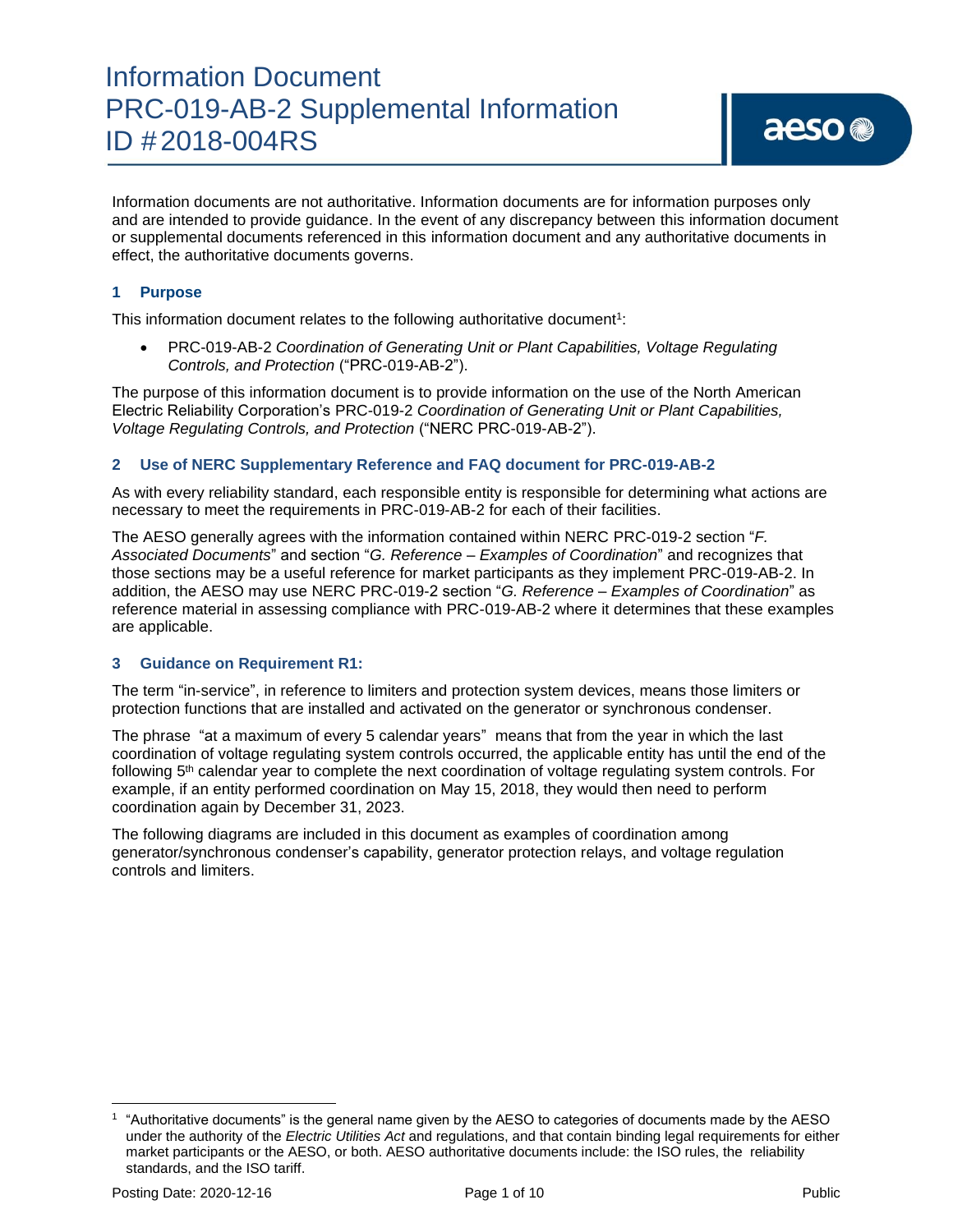

Figure 1- Example of generator/synchronous condenser field winding thermal capability coordination





Figure 3- Example of over excitation capability coordination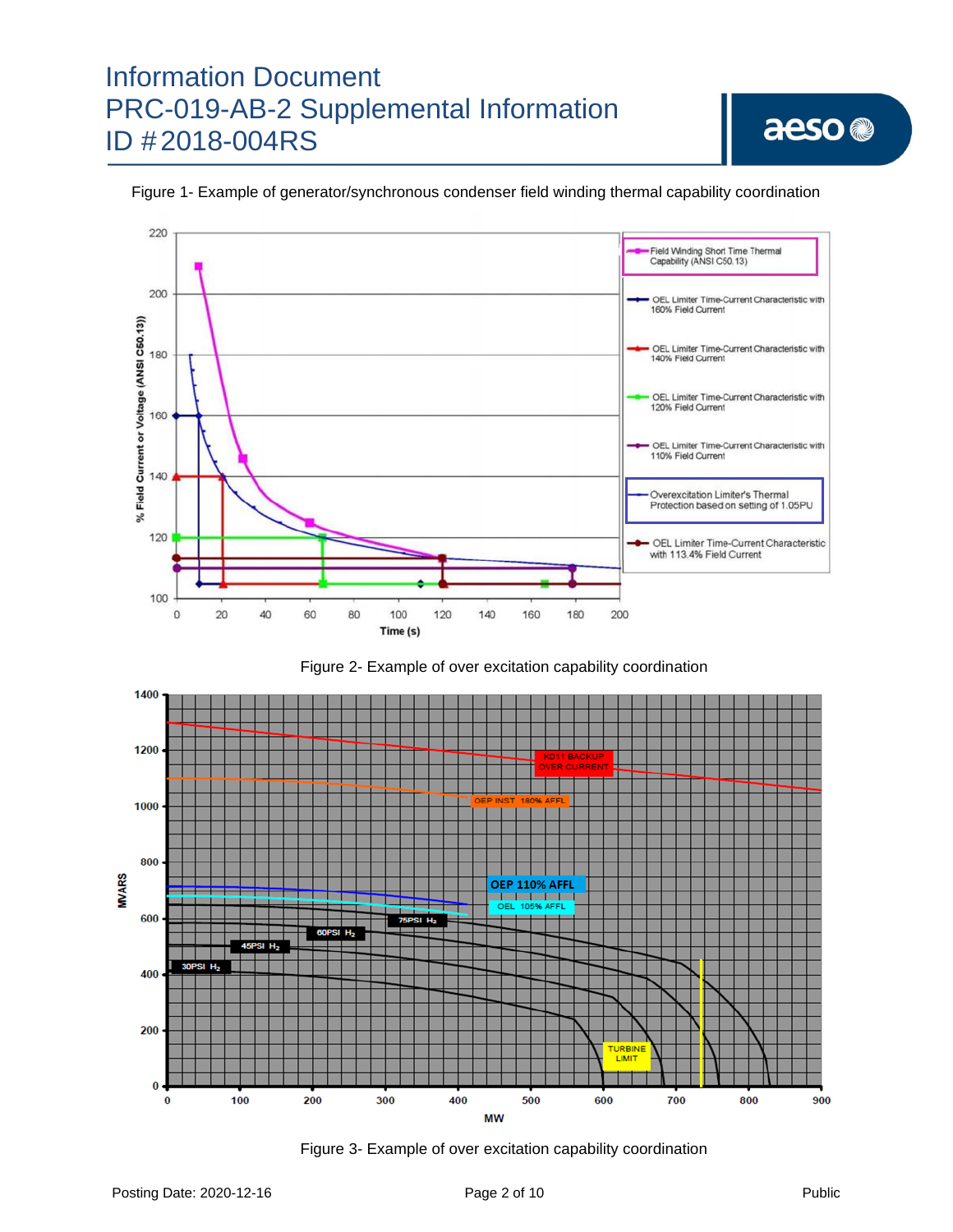# aeso<sup>®</sup>



Figure 5- Example of under excitation zone coordination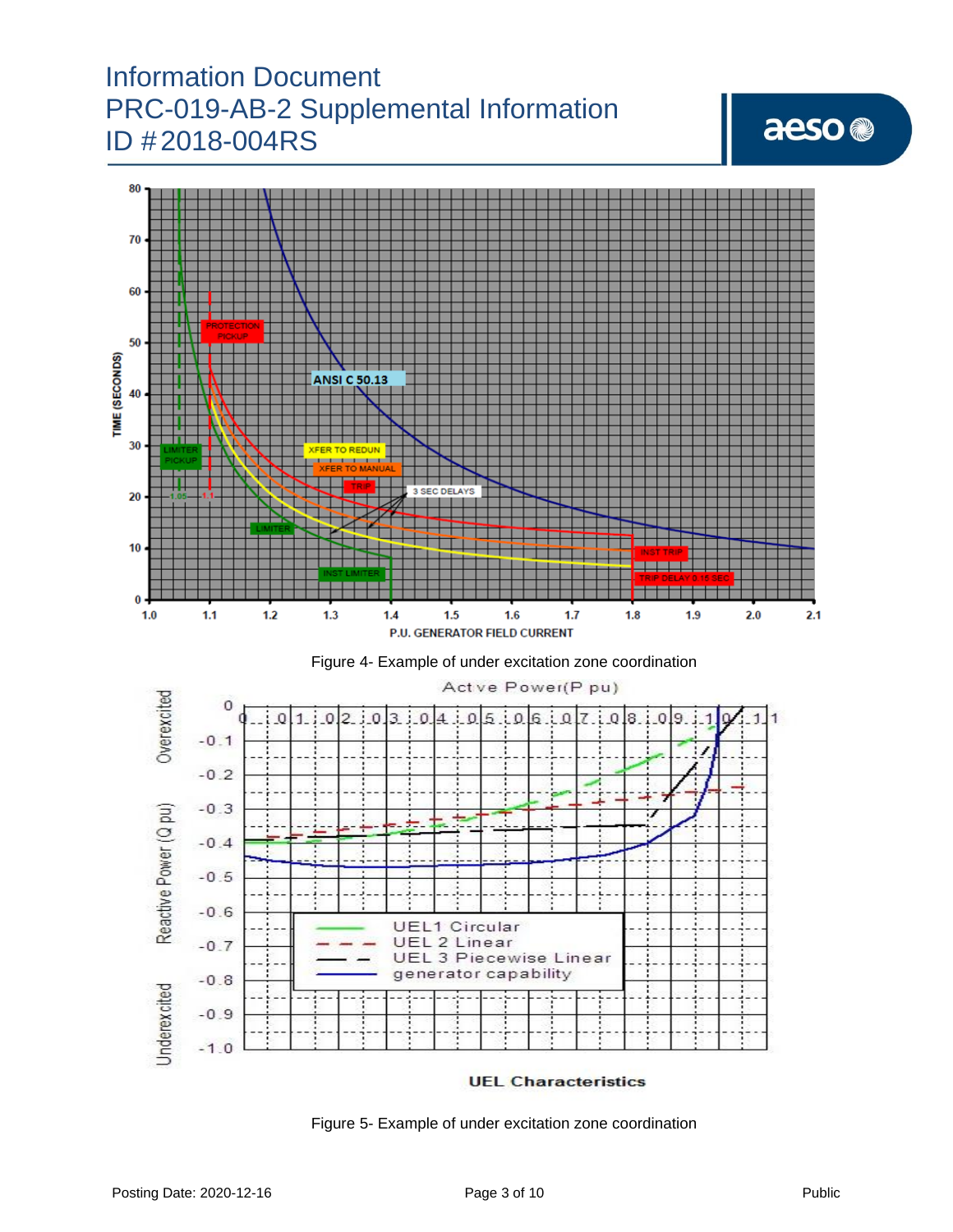# aeso<sup>@</sup>



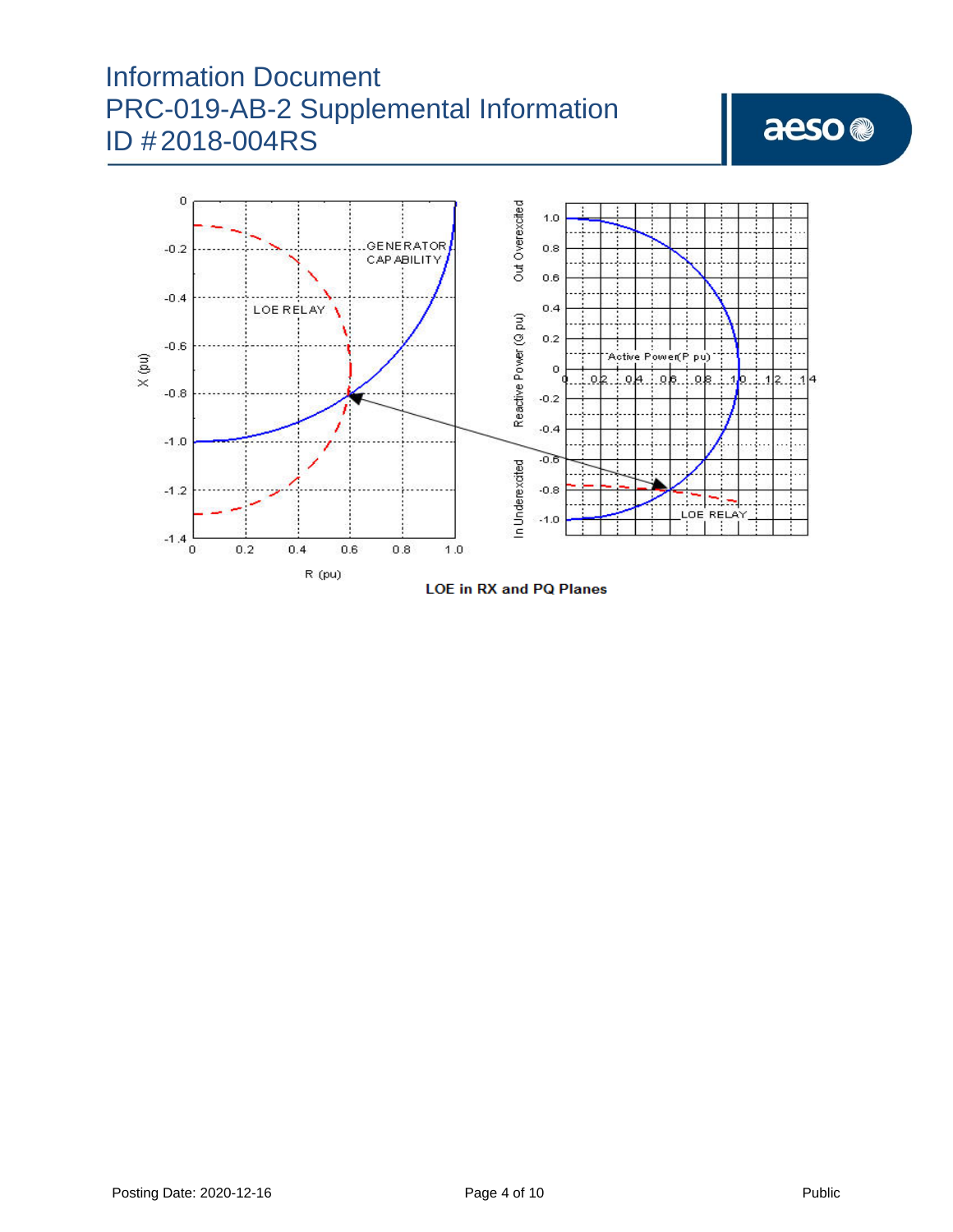

#### Figure 6- Example of under excitation zone coordination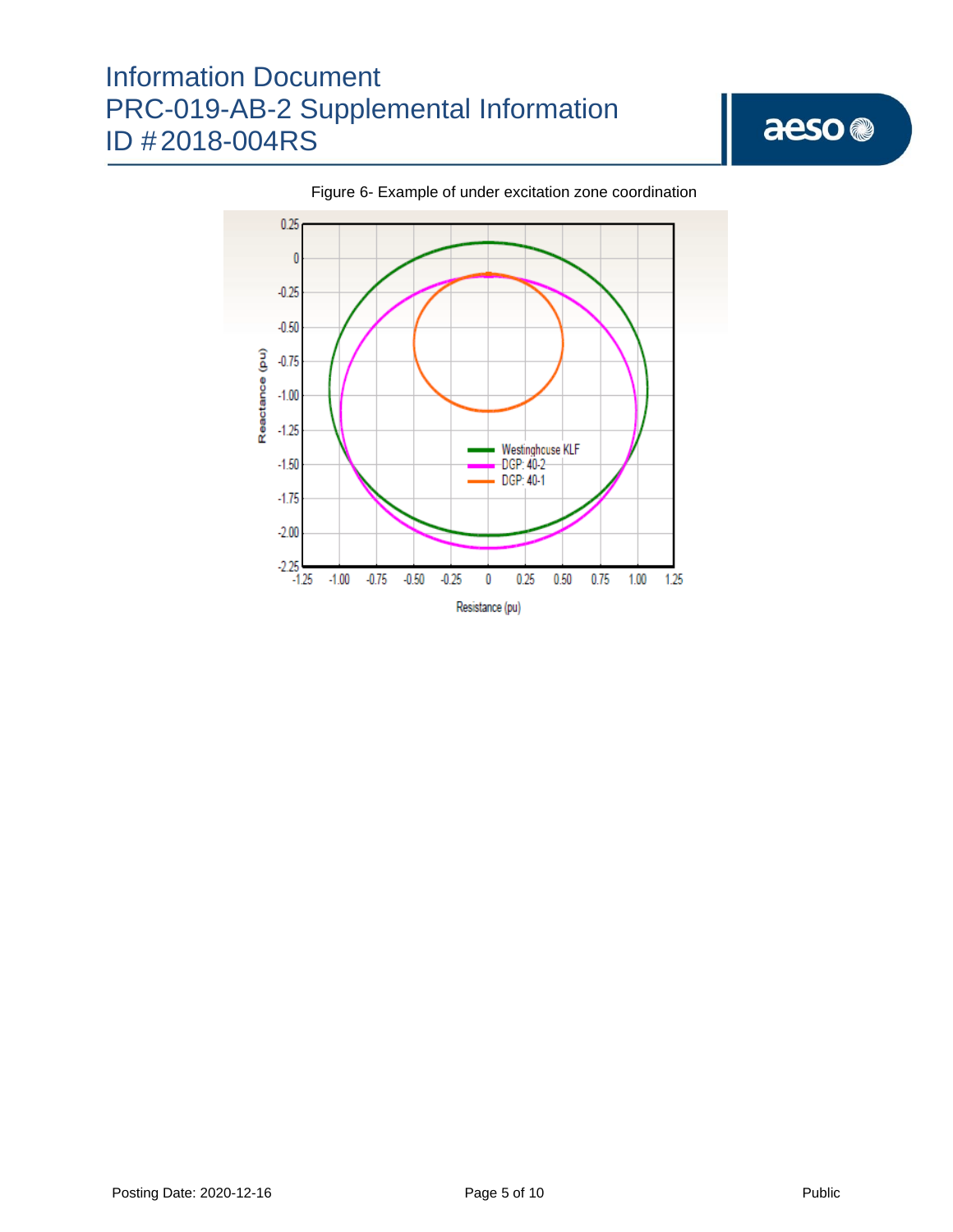

Figure 7- Example of under excitation zone coordination



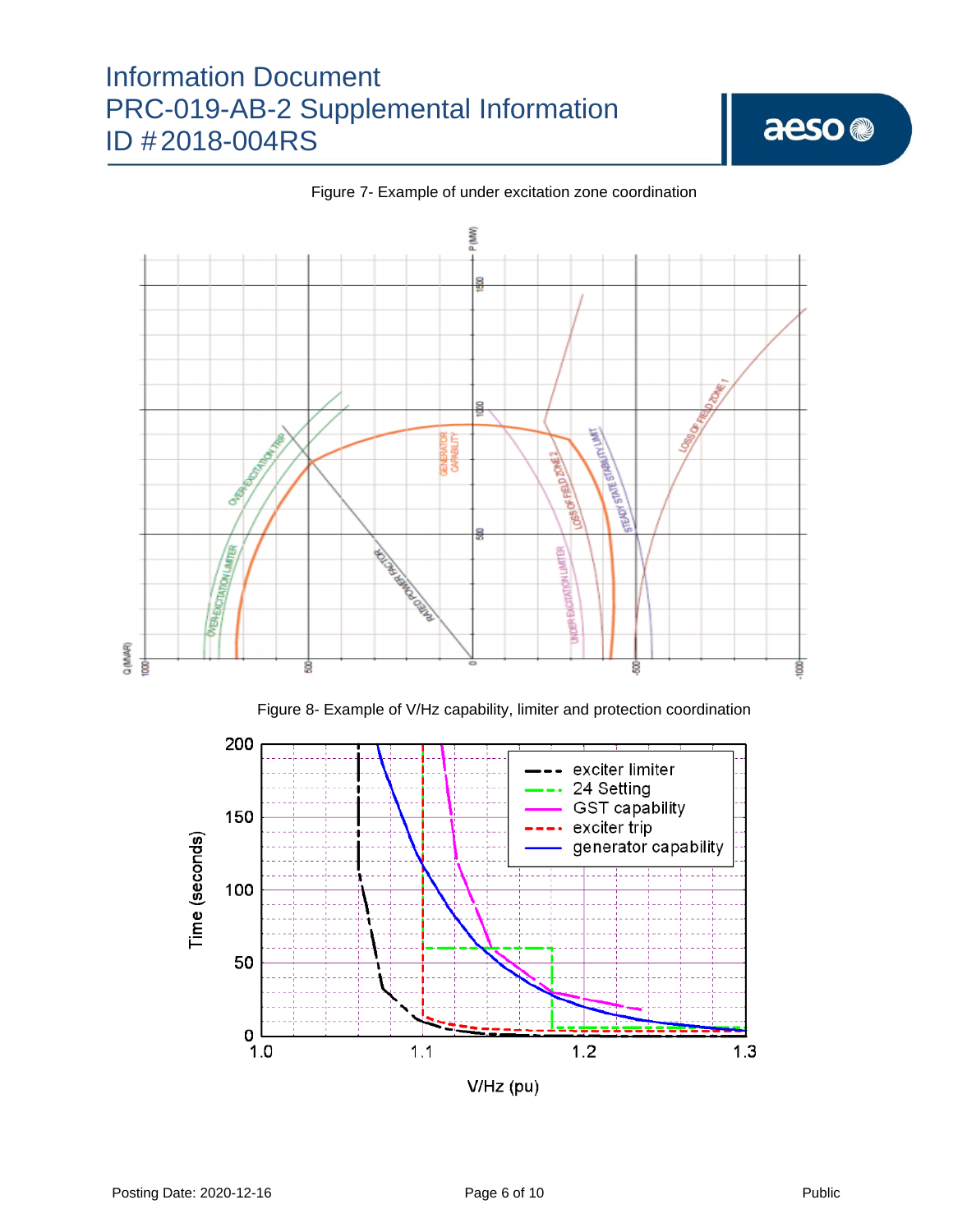



Figure 9- Example of overall coordination capability, limiters and protections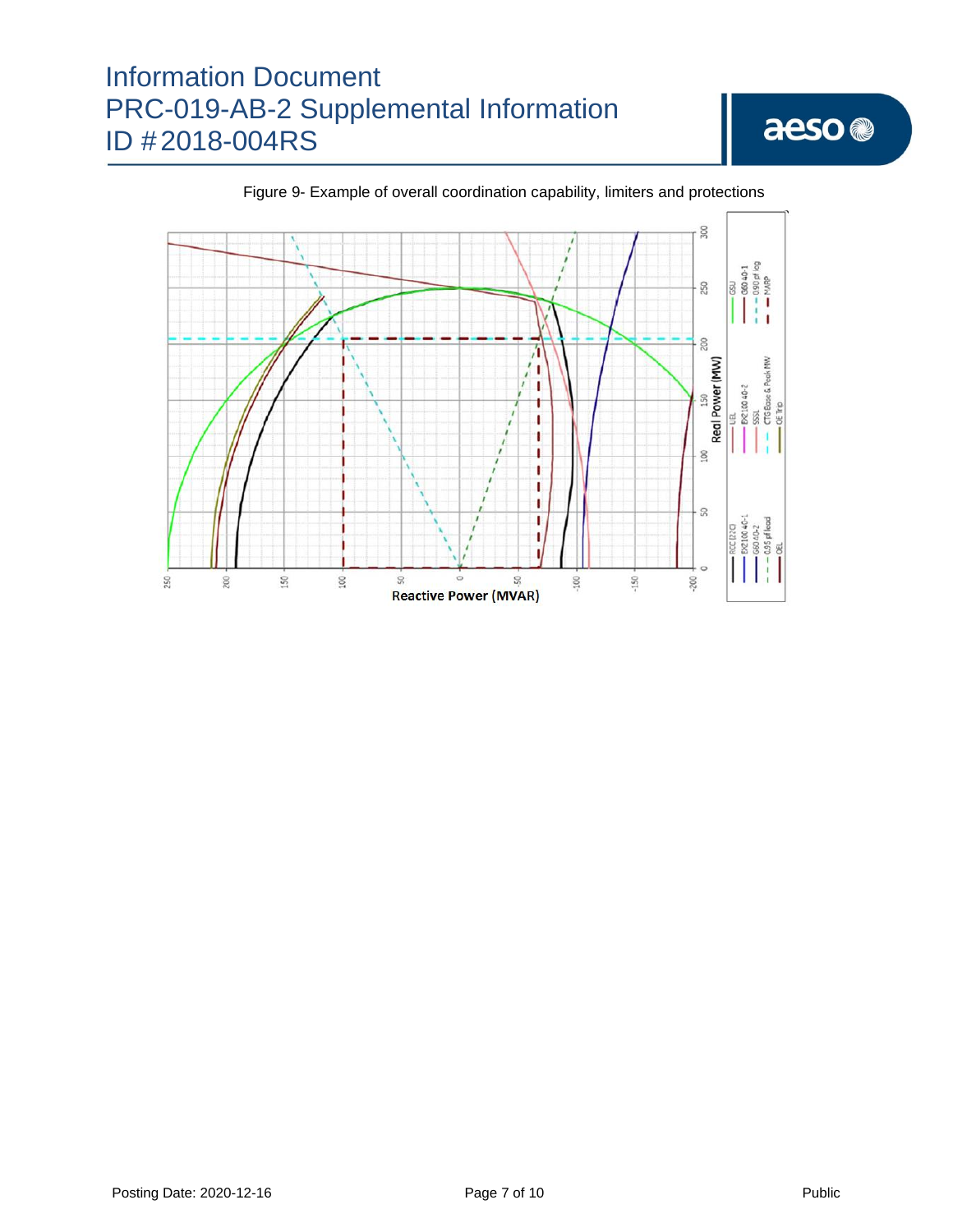| <b>Limiter / Protection</b><br><b>Function</b> | <b>Enabled in Exciter</b><br><b>System</b> | <b>Enabled in Protection Relay</b>                   |
|------------------------------------------------|--------------------------------------------|------------------------------------------------------|
| <b>Over Excitation Limiter</b><br>OEL          | Limiter - Yes<br><b>Protection - Yes</b>   | <b>No</b>                                            |
| <b>Under Excitation Limiter</b><br>UEL.        | Limiter-Yes                                | <b>Protection - Yes</b><br>(e.g. Beckwith & SEL)     |
| <b>V/HZ Limiter</b>                            | Limiter-Yes                                | <b>No</b>                                            |
| 24 - V/Hz                                      | No.                                        | <b>Protection - Yes</b><br>(e.g. Beckwith & SEL)     |
| 40 - Loss of Field                             | N <sub>o</sub>                             | <b>Protection - Yes</b><br>(e.g. Beckwith & SEL)     |
| 78 - Out of Step                               | <b>No</b>                                  | <b>Protection - Yes</b><br>(e.g. Beckwith & SEL)     |
| <b>Excitation Transformer</b><br>50/51         | N <sub>o</sub>                             | <b>Protection - Yes</b><br>(e.g. Beckwith & Siemens) |
| 59 - Overvoltage                               | <b>No</b>                                  | <b>Protection - Yes</b><br>(eg. Beckwith & SEL)      |

#### Figure 10- Example of coordination table

#### **4 Guidance for Requirement R2(a):**

Requirement R2(a) of PRC-019-AB-2 refers to possible "unplanned systems, equipment or settings changes", which may include the following:

- (a) voltage regulating settings or equipment changes;
- (b) protection system settings or component changes;
- (c) generating unit, individual generating units that are part of an aggregated generating facility, or synchronous condenser equipment capability changes; and
- (d) generating unit, aggregated generating facility, or synchronous condenser step-up transformer changes.

#### **5 Reference Materials**

The AESO recommends NERC PRC-019-2 section "*G. Reference – Examples of Coordination*", as reference material. In addition, the AESO also recommends referring to the following documents:

- (a) NERC Standard PRC-019-2 *— Coordination of Generating Unit or Plant Capabilities, Voltage Regulating Controls, and Protection [\(https://www.nerc.com/pa/Stand/Reliability%20Standards/PRC-019-2.pdf\)](https://www.nerc.com/pa/Stand/Reliability%20Standards/PRC-019-2.pdf)*
- (b) *NERC* Project 2007-09 Generator verification *<https://www.nerc.com/pa/Stand/Pages/Project2007-09-Generator-Verification.aspx>*
- (c) *IEEE Recommended Practice for Excitation System Models for Power System Stability Studies, IEEE Std 421.5.*
- (d) *Requirements for Cylindrical-Rotor 50 and 60 Hz Synchronous Generators Rated 10 MVA and Above, ANSI/IEEE Std. C50.13.*
- (e) *IEEE Guide for AC Generator Protection, IEEE Standard C37.102.*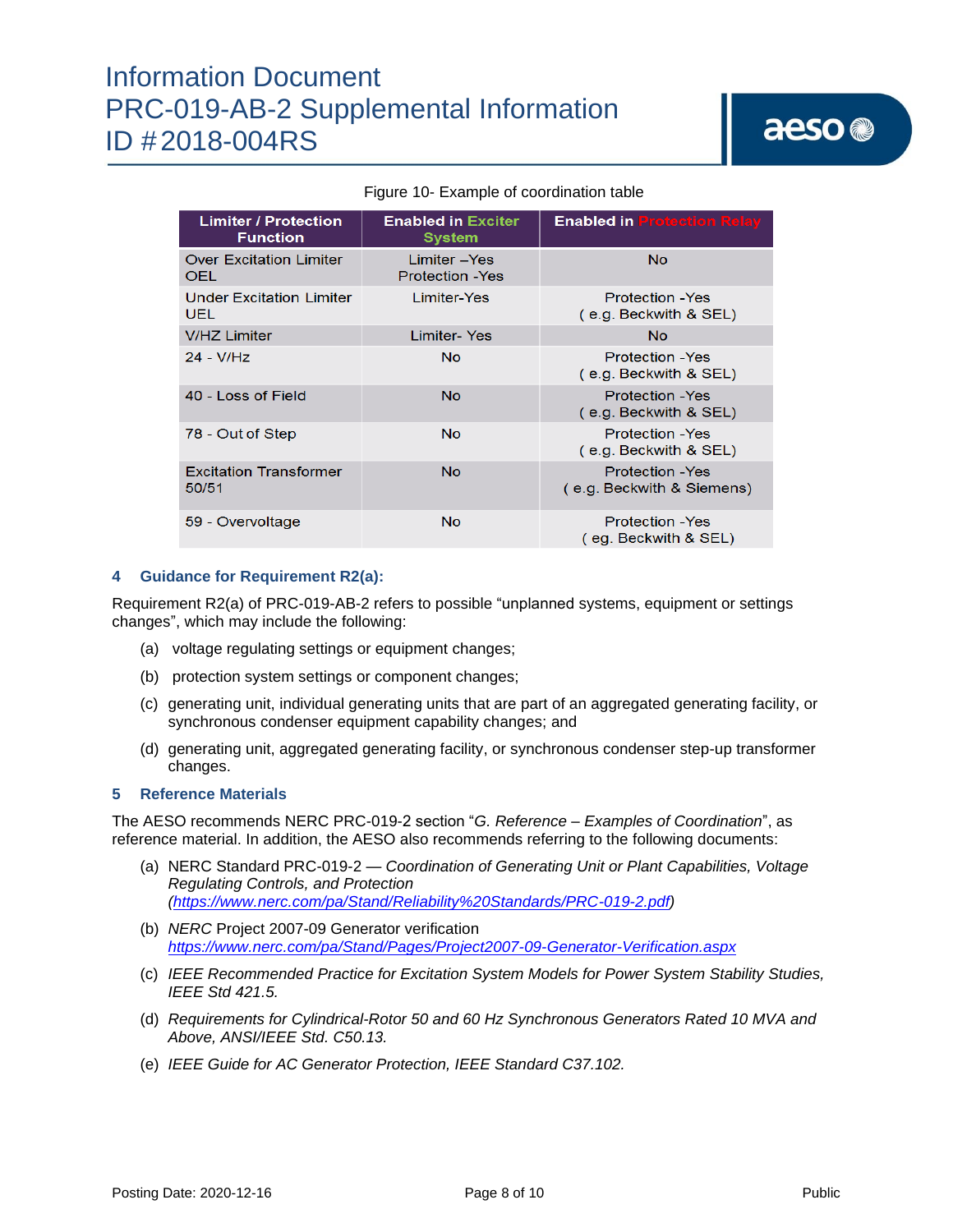### **6 Appendix**

Appendix 1 *List of Generating Units, Synchronous Condensers, and Aggregated Generating Facilities*

#### **Revision History**

| Posting Date | <b>Description of Changes</b>                                                                                                                                                                     |
|--------------|---------------------------------------------------------------------------------------------------------------------------------------------------------------------------------------------------|
| 2020-12-16   | Added Appendix 1 - List of Generating Units, Synchronous<br>Condensers, and Aggregated Generating Facilities; minor changes<br>like adding Figure numbers to align with AESO drafting principles. |
| 2019-07-30   | Initial release.                                                                                                                                                                                  |